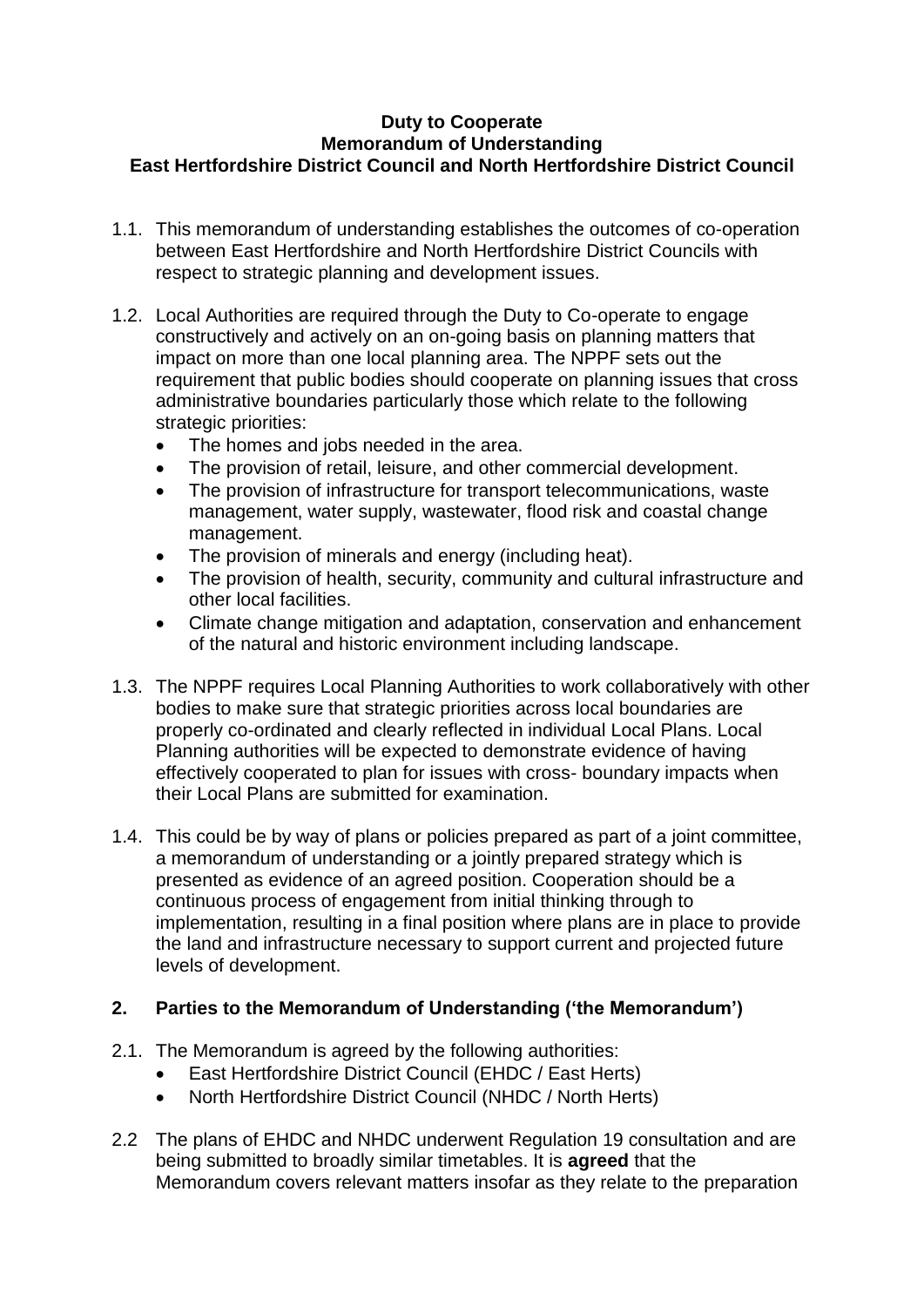of both authorities' local plans and will be submitted as part of the evidence base to the Local Plan examinations of both parties.

# **3. Limitations**

3.1. The Local Authorities recognise that there might not always be full agreement with respect to all the issues on which they have agreed to cooperate. For the avoidance of doubt the Memorandum will not restrict the discretion of any of the Local Authorities in the determination of any planning application, or in the exercise of any its statutory powers and duties or in its response to consultations and is not intended to be legally binding.

# **4. Objectives**

4.1. The Memorandum has the following broad objectives:

- To help secure a consistent approach to strategic planning issues affecting EHDC and NHDC.
- To identify and manage spatial planning issues that impact on both EHDC and NHDC.
- To make sure that the local planning and development policies prepared by each local authority are, where appropriate, informed by the views of the other local authority. This will normally involve engagement in the preparation of Development Plans.
- To ensure compliance with the Duty to Co-operate.

## **5. Matters Agreed**

5.1. The matters identified below have been discussed and agreed through a combination of Member and Officer level meetings between the two local authorities.

## **Housing Market Areas**

- 5.2 The two Authorities **agree** that the strongest housing market connections are with other neighbouring authorities. In particular, the respective Strategic Housing Market Assessment's identify that the 'best fit' Housing Market Areas are:
	- East Herts, Uttlesford, Harlow and Epping Forest Councils
	- North Herts and Stevenage Councils
- 5.3 Notwithstanding this, both authorities acknowledge that there are also strong connections with other neighbouring authorities. While the two SHMA documents follow similar methodologies, the supporting documentation behind the Stevenage/North Herts SHMA (Housing Market Areas in Bedfordshire in Surrounding Areas, December 2015) identifies wider Functional Housing Market Areas in addition to the 'best fit' Housing Market Areas. This work suggests that there is a functional housing market relationship between Stevenage and adjacent parts of North Herts and East Herts, with an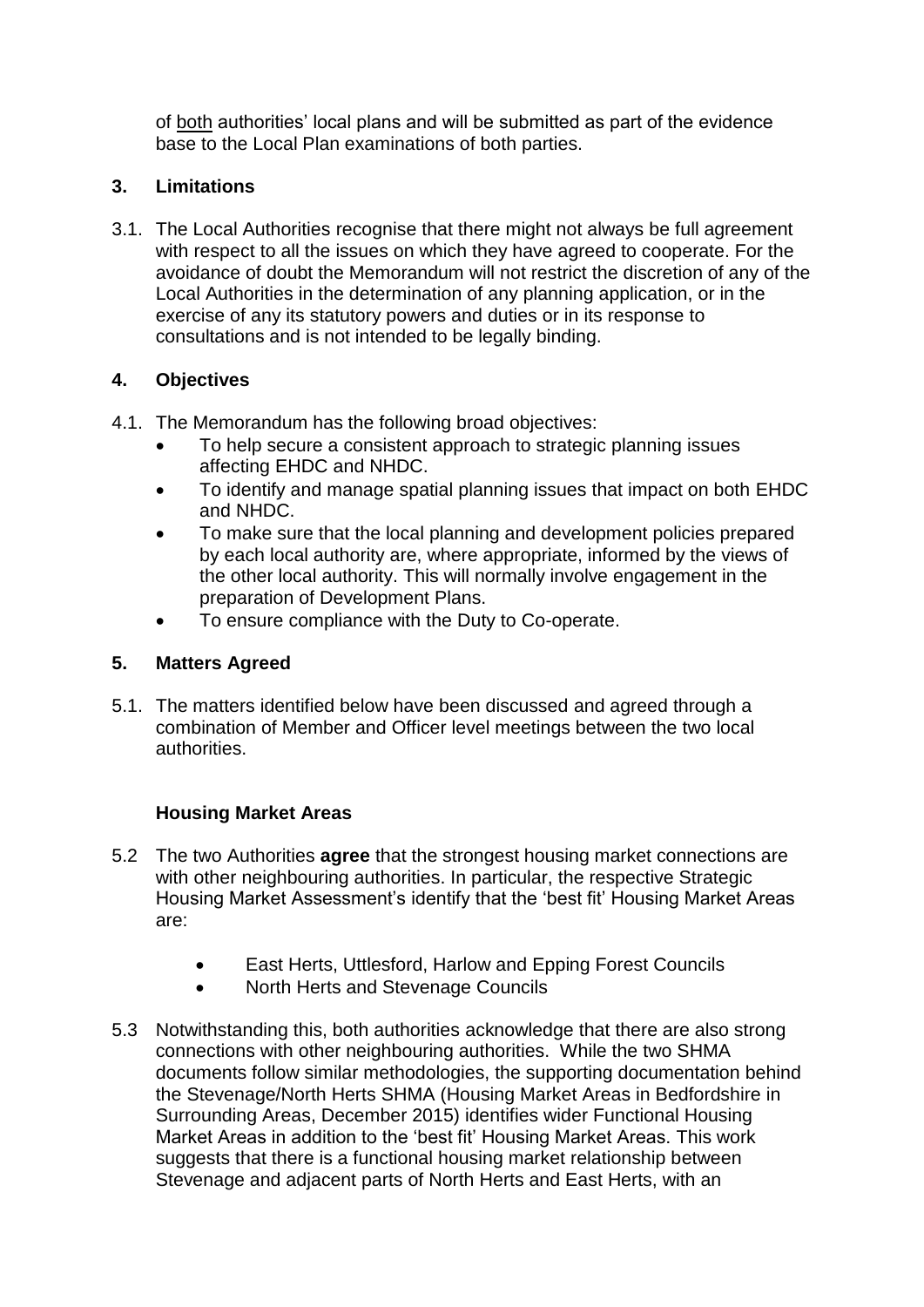associated housing need figure of approximately 1,100 dwellings. The identification of this functional housing market area has since been included in further work undertaken to identify an updated objectively assessed housing need figure ahead of the East Herts Examination Hearings.

- 5.4 Through its District Plan, East Herts Council has proposed some development in the north western area of the District (notably land to the East of Stevenage for 600 homes) which would contribute towards the needs of the functional market area. Further development has also been proposed within the East Herts District Plan on the periphery of the functional housing market area to the East of Welwyn Garden City. In this particular instance, the functional HMA boundary is drawn tightly around the edge of the existing settlement and it is reasonable to presume that the proposed urban extension to the East of Welwyn Garden City will contribute (at least in part) to meeting the residual needs of the shared functional HMA within East Herts.
- 5.5 Both authorities **agree** that this approach would satisfactorily address the technical objection submitted by NHDC to EHDC's plan.

### **Housing Need**

- 5.6 Both authorities **agree** they have determined their objectively assessed housing needs (OAHN) to a common methodology and that this appropriately addresses the requirements of the NPPF and planning practice guidance.
- 5.7 Both authorities have prepared Local Plans which seek to meet respective objectively assessed housing need figures in full. It is therefore **agreed** that neither authority requires assistance from the other to help meet objectively assessed housing needs.
- 5.8 Both authorities **agree** that well-planned extensions to existing settlements within and adjoining their respective districts form part of an appropriate strategy for development to meet future needs.

#### **Rural issues**

5.9 Both authorities **agree** that the approach to settlement hierarchy and rural areas beyond the Green Belt in each plan lead to a broadly consistent policy framework for rural northern Hertfordshire.

#### **Transport**

- 5.10 Both authorities **agree** to continue to work closely in order to identify and resolve any issues in relation to capacity of the A10, including the potential to upgrade the A10/London Road roundabout to the south of Buntingford which is likely to enhance traffic flows in that location.
- 5.11 Both authorities **agree** to continue to work closely in order to identify and resolve any issues in relation to the traffic implications of development in and surrounding Stevenage.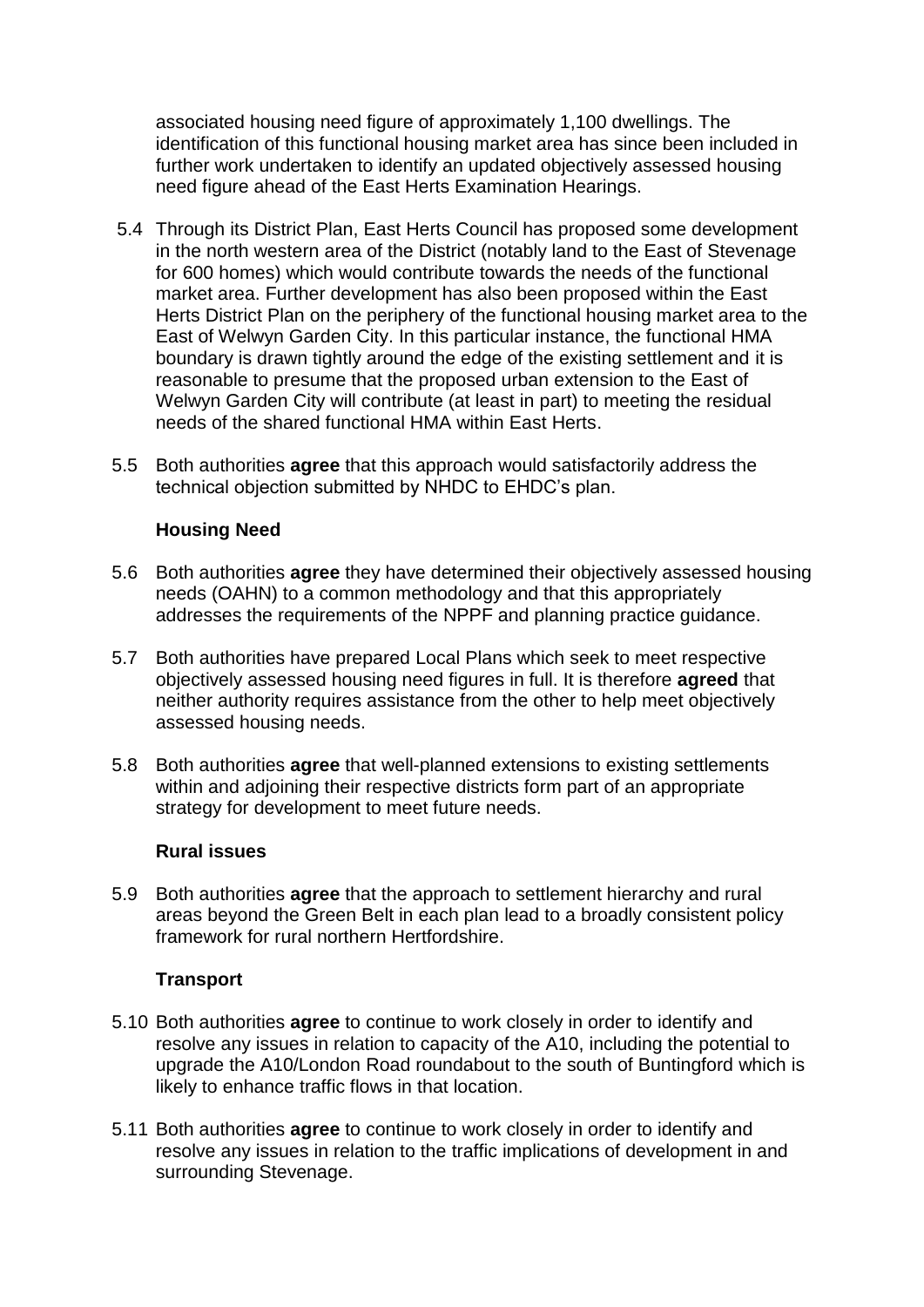### **Education**

- 5.12 It is recognised that existing and proposed development on the edge of Stevenage will contribute to the need for secondary education in the Stevenage school planning area, which covers parts of NHDC and EHDC.
- 5.13 Both Councils agree that the educational needs of the Gresley Park development will need to be met within the Education Planning Area.
- 5.14 HCC has already signed a bi-lateral MoU with Stevenage which commits the relevant authorities to continuing discussions to find a solution to this issue. HCC and NHDC remain in active discussions on this matter in advance of the examination into NHDC's own plan which will take place in November and December 2017. It is agreed that East Herts will also form part of relevant discussions to ensure that the long-term education needs of the Stevenage school planning area are met in the most appropriate way.

### **New Settlement**

- 5.15 Both authorities agree that the proposed Gilston Area development, which forms part of the Harlow and Gilston Garden Town proposal, will meet a substantial proportion of East Herts' housing requirements in the current plan period but recognise that this scheme has been promoted for development by the landowners for a substantial number of years, before subsequently being identified with the East Herts Preferred Options District Plan in 2014. As such, a considerable amount of work had been undertaken in order to demonstrate that the scheme is deliverable.
- 5.16 In this context, both authorities agree that a new settlement in any additional or alternate location in either authority was not a 'reasonable alternative' for this round of plan-making.
- 5.17 Both authorities agree that providing for future housing needs beyond the current Plan periods will be challenging and that joint working (potentially also involving other neighbouring authorities) will be required in order to investigate the potential to deliver a new garden town or settlement(s) in a sustainable location that could meet a substantial proportion of the future housing needs of the respective authorities.

## **Rye Meads Wastewater Treatment Works (WwTW)**

5.18 The Rye Meads WwTW is located within EHDC but serves a wide catchment including parts of NHDC. The WwTW is located within a nature conservation site of European importance. Both authorities **agree** that the policy approach set out in the East Herts plan, in concert with other relevant regulatory regimes and requirements, ensures that any future works at the Rye Meads WwTW to provide additional treatment capacity must occur in such a way as to ensure that there is no significant effect on the European site.